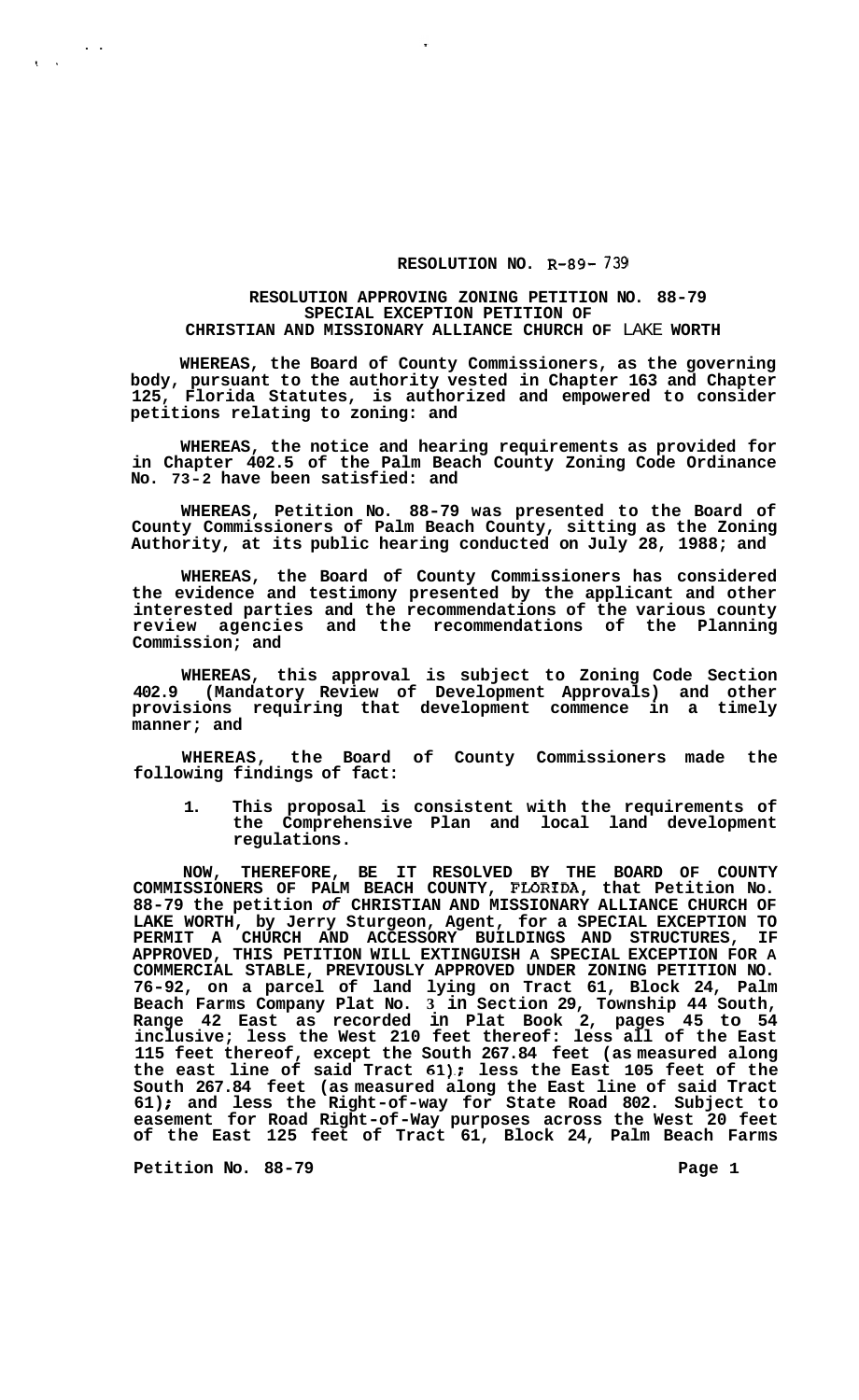Company. Plat **No. 3.** as shown in Plat Book **2,** pages **49-54**  inclusive as shown by deed recorded in Official Record Book **1131,**  pages **246** and **247** Official Record Book **490,** Page **628,** being located at the northwest corner of the intersection of Lake Worth Road (SR **802)** and Cindy Lane, in an AR-Agricultural Residential Zoning District, was approved as advertised, subject to the following conditions:

- **1.**  Prior to certification, the site plan shall be amended to indicate the following:
	- a. Relocate the three **(3)** handicap spaces from the main entrance;
	- b. Indicate the maximum height of the church building on the site plan;
	- c. Indicate the required terminal islands with the required tree planting; and
	- d. The required paved parking stalls.
- **2.**  The petitioner shall install additional landscape buffering along the west and east perimeter buffers. The landscape buffer shall be a minimum fifteen **(15)**  feet in width, supplemented with ten **(10)** foot high to twelve **(12)** foot high native canopy trees planted a maximum distance of twenty **(20)** feet apart and a solid thirty-six **(36)** inch hedge at time of planting, planted thirty-six **(36)** inches on center.
- **3.**  The mature native vegetation located with the required fifteen **(15)** foot landscape buffer on the west and east buffer shall be preserved and incorporated into the design.
- **4.**  The access point to the site from Cindy Lane shall be redesigned to eliminate the right-angle curve and to provide additional distance for vehicles to maneuver, to be approved by the County Engineer.
- *5.*  Vehicle parking shall be limited to the parking stalls designated on the approved site plan. **No** parking **of**  vehicles is to be allowed in landscaped areas, rights- of-way, or interior drives.
- *6.*  **Use** of the site shall be limited to a church and accessory buildings.
- **7. No** stock loading or dumpster pick-up will be permitted between the hours of **9:00 p.m.** and **7:OO a.m.**
- *8.*  Lighting used to illuminate the premises shall be shielded and directed away from the streets and

Petition **No. 88-79** Page **2** 

 $\frac{1}{2}$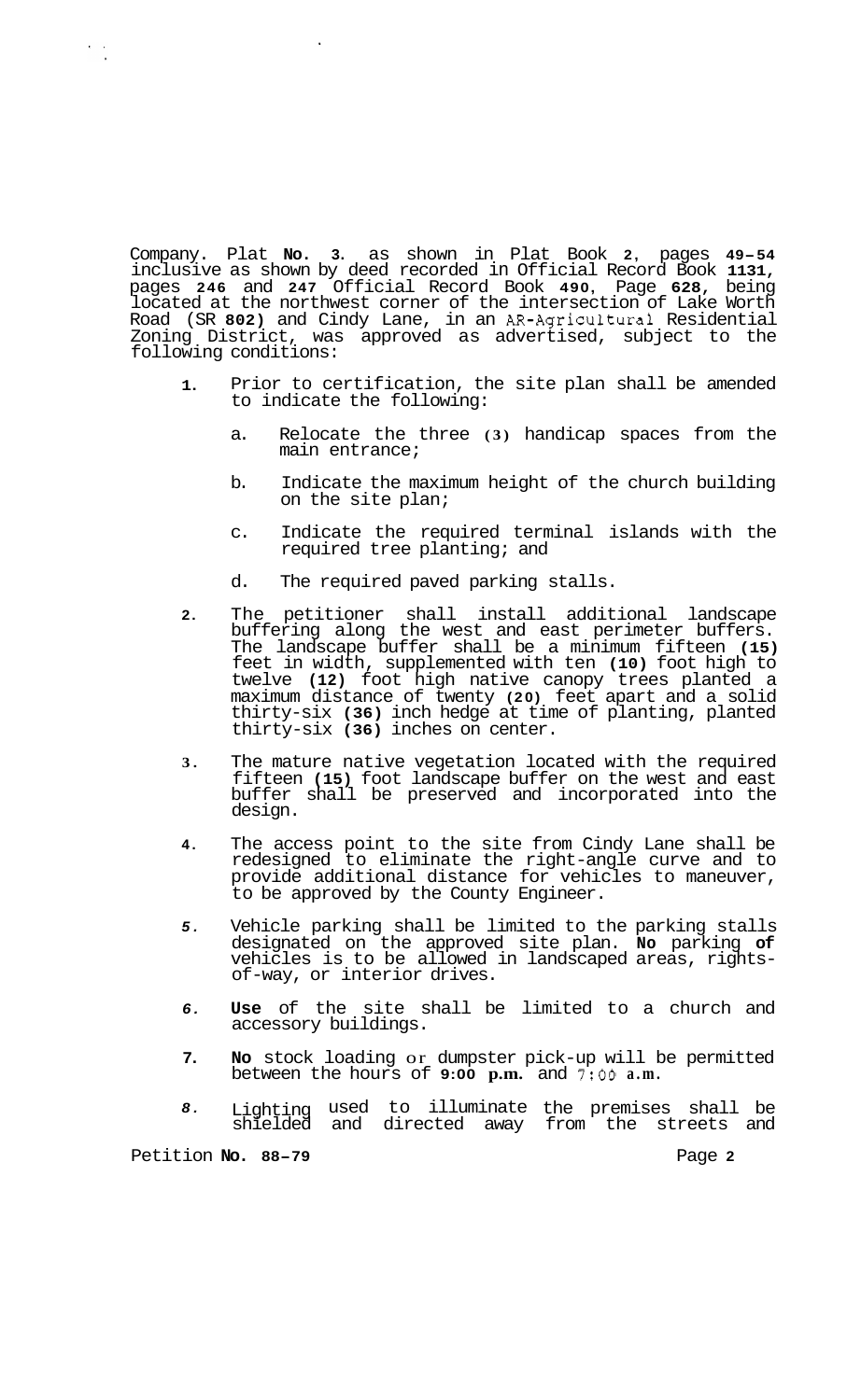**neighboring properties. Lighting within the western 200 feet of the site shall be limited to fixtures that are a maximum of eighteen (18) feet in height.** 

- **9. No outdoor loudspeaker system shall be allowed on site.**
- **10. No new off-premise signs shall be permitted on the site. The existing off-premise sign located on the southwestern corner of site shall be removed prior to the issuance of the first Certificate of Occupancy.**
- **11. Sewer service is available to the property. Therefore, no septic tank shall be permitted on the site.**
- **12. Water service is available to the property. Therefore, no well shall be permitted on the site to provide potable water.**
- **13. The developer shall provide discharge control and treatment for the stormwater runoff in accordance with all applicable agency requirements in effect at the time of the permit application. However, at a minimum, this development shall retain onsite the stormwater runoff generated by a three (3) year-one (1) hour storm with a total rainfall of 3 inches as required by the Permit Section, Land Development Division. In the event that the subject site abuts a Department of Transportation maintained roadway, concurrent approval from the Florida Department of Transportation will also**  The drainage system shall be maintained **in an acceptable condition as approved by the County Engineer. In the event that the drainage system is not adequately maintained as determined by the County Engineer, this matter will be referred to the Code Enforcement Board for enforcement.**
- **14. The property owner shall construct per the County Engineer's approval, Cindy Lane from the project's entrance to Lake Worth Road including appropriate drainage to local street standards minimum 2-10 foot travel lanes concurrent with onsite paving and drainage improvements. Construction shall be completed prior to the issuance of a Certificate of Occupancy.**
- **15. The property owner shall pay a Fair Share Fee in the amount and manner required by the "Fair Share Contribution for Road Improvements Ordinance" as it presently exists or as it may from time to time be amended. The Fair Share Fee for this project presently is \$5,224.00 (195 trips X \$26.79 per trip).**
- **16. In addition the petitioner shall contribute the amount of \$180.00 as established in Article V Section 3 (Insignificant Project Standard) of the Traffic**

Petition No. 88-79 **Page 3 Page 3**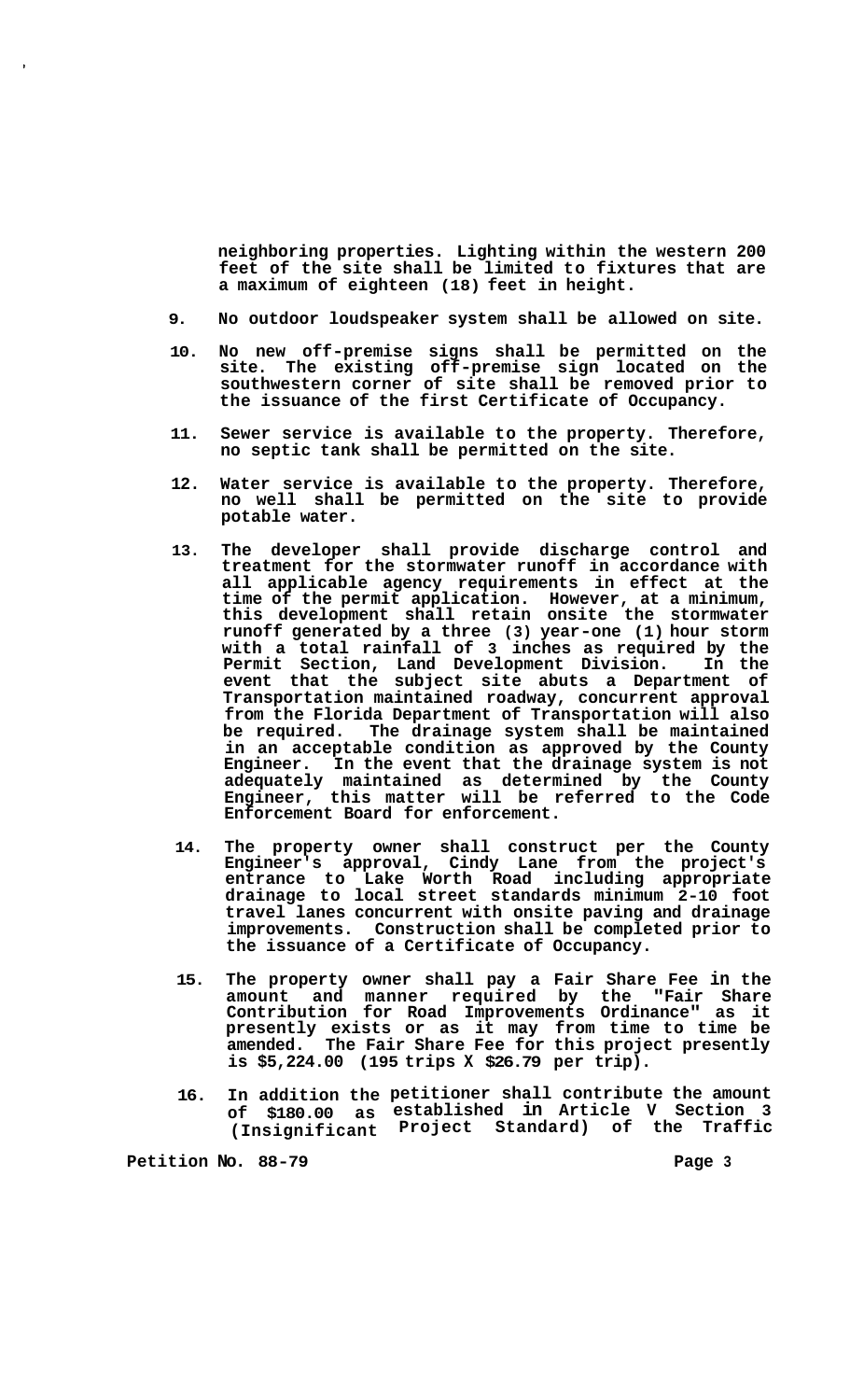**Performance Standards Code. These total funds of \$180.00 shall be paid prior to the issuance of the first Building Permit or prior to whichever shall first occur.** 

- **17. If the "Fair Share Contribution for Road Improvements**  Ordinance" is amended to increase the Fair Share Fee, **this additional amount of \$180.00 shall be credited toward the increased Fair Share Fee.**
- **18. Prior to Site Plan approval by the Site Plan Review Committee the property owner shall record a Unity of Control on the subject property subject to approval by the County Attorney.**
- **19. The petitioner shall reduce the number of parking stalls as necessary in order to preserve all native vegetation and specimen trees within the parking areas and perimeter landscape strips. The petitioner shall submit a tree survey simultaneously with the submittal of the site plan to Site Plan Review Committee, which locates this vegetation. Sufficient area shall be provided in the preservation areas to accommodate the dip line and root system of the canopy vegetation.**
- **20. Failure to comply with the conditions herein may result in the denial or revocation of a building permit; the issuance of a stop work order; the denial of a Certificate of Occupancy on any building or structure; or the denial or revocation of any permit or approval for any developer-owner, commercial-owner, lessee, or user of the subject property. Appeals from such action may be taken to the Palm Beach County Board of Adjustment or as otherwise provided in the Palm Beach County Zoning Code.**

 $\ddot{\phantom{0}}$